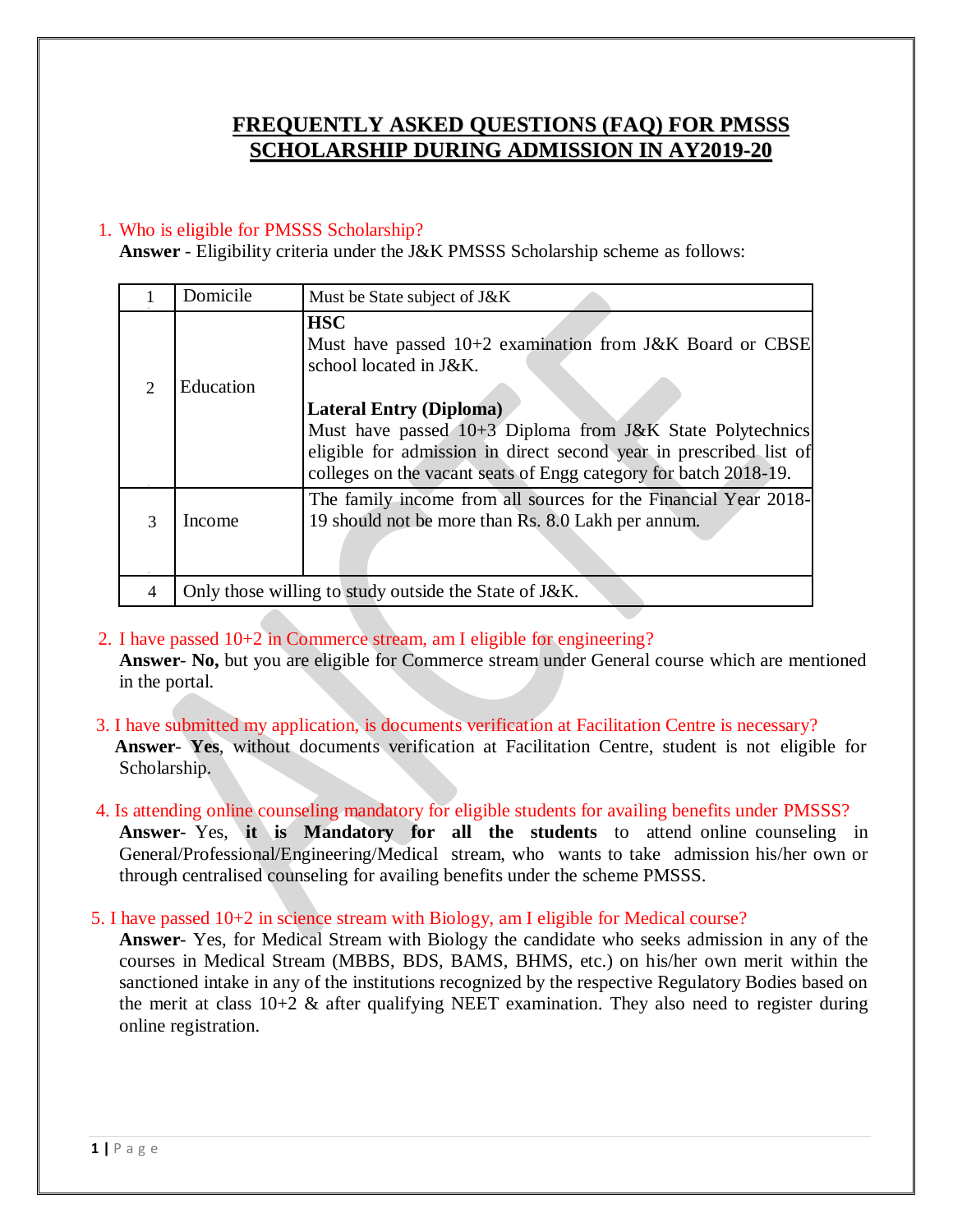### 7. I have submitted my online application for J&K PMSSS scholarship. Is it possible to edit my application?

 **Answer**- **Yes,** Officer of facilitation centre can only edit the online application form , subject to the production of original documents in support of your claim/request for editing.

### 8. What is the J & K Scholarship amount for various streams?

**Answer**-The following details are given below:

| <b>STREAM</b>                    | <b>ACADEMIC</b><br><b>REE</b> | <b>MAINTAINENCE</b><br><b>CHARGES</b><br><b>LIMITS</b> | <b>NUMBRER OF</b><br><b>SCHOLSRSHIPS</b> |
|----------------------------------|-------------------------------|--------------------------------------------------------|------------------------------------------|
| <b>General Degree</b>            | Upto Rs.                      |                                                        | 2070                                     |
|                                  | $30,000/$ -                   | Uniformly Rs. 1.00                                     |                                          |
| <b>Engineering</b>               | <b>Upto Rs. 1.25</b>          | Lakh                                                   | 2830                                     |
| <b>Degree/Professional</b>       | Lakh                          | For all                                                |                                          |
| <b>Medical/BDS</b> or            | <b>Upto Rs. 3.00</b>          |                                                        | 100                                      |
| equivalent Medical               | Lakh                          |                                                        |                                          |
| <b>Streams</b>                   |                               |                                                        |                                          |
| <b>Total No. of Scholarships</b> | 5000                          |                                                        |                                          |

9. I am an eligible candidate for J&K PMSSS scholarship. How can I apply for registration of this scholarship?

 **Answer** -Log on to AICTE Website and follow the Steps to apply for "Online Registration for scholarship" and follow the instructions on how to fill the online application.

Step 1: Open AICTE Website via link : <https://www.aicte-india.org/>

Step 2: Go to PMSSS tab on the home page.

Step 3: Further click on the tab of A/Y 2019-20 and register yourself by following the instructions.

# 10. What format or size of photo and signature to upload in website for J&K PMSSS Scholarship?

 **Answer**- Both photo & signature should be in .JPG /.PDF/.PNG format with size of the file should be less than 2 MB.

## 11. Is it necessary to submit separate online application for General & Engineering course?

**Answer**- Candidates are required to select "**Both"** option from the dropdown menu under "**Stream applied for**" field, if they want to apply for both General & Engineering Stream under J&K PMSSS while submitting online application. The candidate need to fill only one application form.

## 12. I have filled & submitted my online application form. What should I do next?

**Answer**-Take printout of online filled application and visit your nearest facilitation centre along with original documents & one set of self attested photocopies of all original documents for verification. The details are given at AICTE website.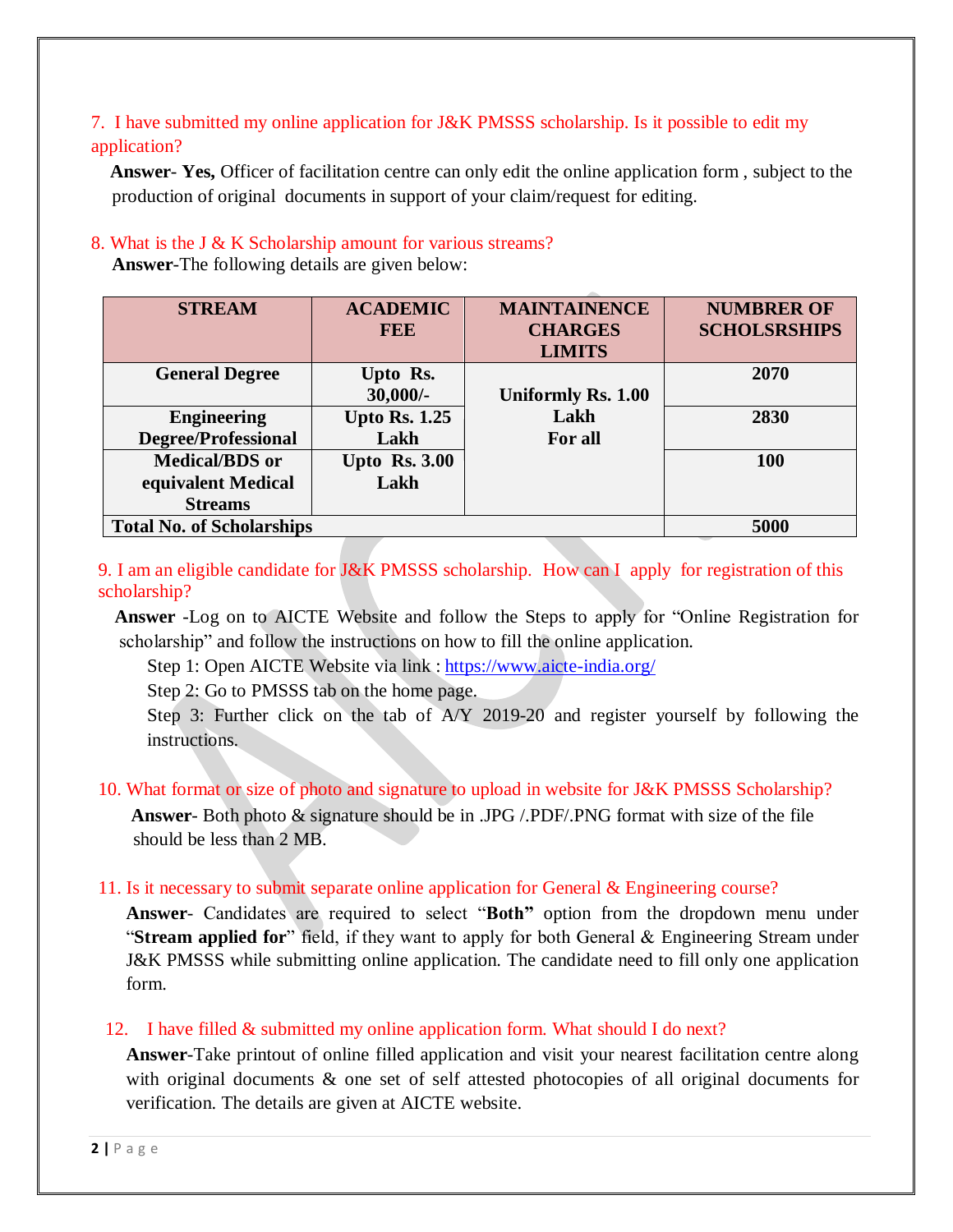#### 13. To which facilitation centre should I go for document verification?

 **Answer**-You can go to any one of the facilitation centers established by Govt. of J&K as per your convenience for document verification and after that choice filling option would be open. (List of Facilitation Centers is available at AICTE Website).

14. Is there any document I should collect from facilitation centre after document verification process?

**Answer**- **Yes,** you must collect document verification report (Student Copy) from the facilitation centre without fail.

15. Is it necessary for me to submit original documents to the facilitation centre after the document verification?

**Answer**- No original documents are to be submitted in the facilitation centers.

16. Is there any Helpline No./E-mail/Grievance Mechanism for J&K PMSSS Scholarship Queries? **Answer**-Yes, you may call helpline services on **0120-2446701** (from 9.30 am to 5.30 pm Monday to Saturday) or email at *jkadmission2019@aicte-india.org* on all working days for any queries.You can also register your grievance from your login to get the resolution for your query.

17. I am not able to register under PMSSS scholarship and facing technical issue?

**Answer**- Any technical issue at the time of registration you may email at [helpdesk1@aicte](mailto:helpdesk1@aicte-india.org)[india.org](mailto:helpdesk1@aicte-india.org) / contact Tele: 011-29581333 on all working days.

### 18. I have done diploma in engineering field, can I apply under PMSSS?

**Answer**-Yes, Candidates who want to take admission under Lateral Entry Scheme have passed Diploma in Engineering from the Polytechnics recognized by J&K directorate of technical education not earlier than AY 2017-18. Admission under Lateral Entry Scheme will be subject to vacant seats available during academic year 2018-19 in Engineering Stream only.

19. I wish to pursue my studies in IIT/NIT/Centrally funded Institutions programs/courses on my own without participating in J&K PMSSS counseling Process 2019-20, am I eligible for PMSSS scholarship?

 **Answer**- Students who qualify entrance examination conducted by Central / State Govt. (NEET/JEE) are eligible for scholarships, if they have registered themselves under PMSSS scheme. Candidates are required to get there documents verified by Facilitation Center.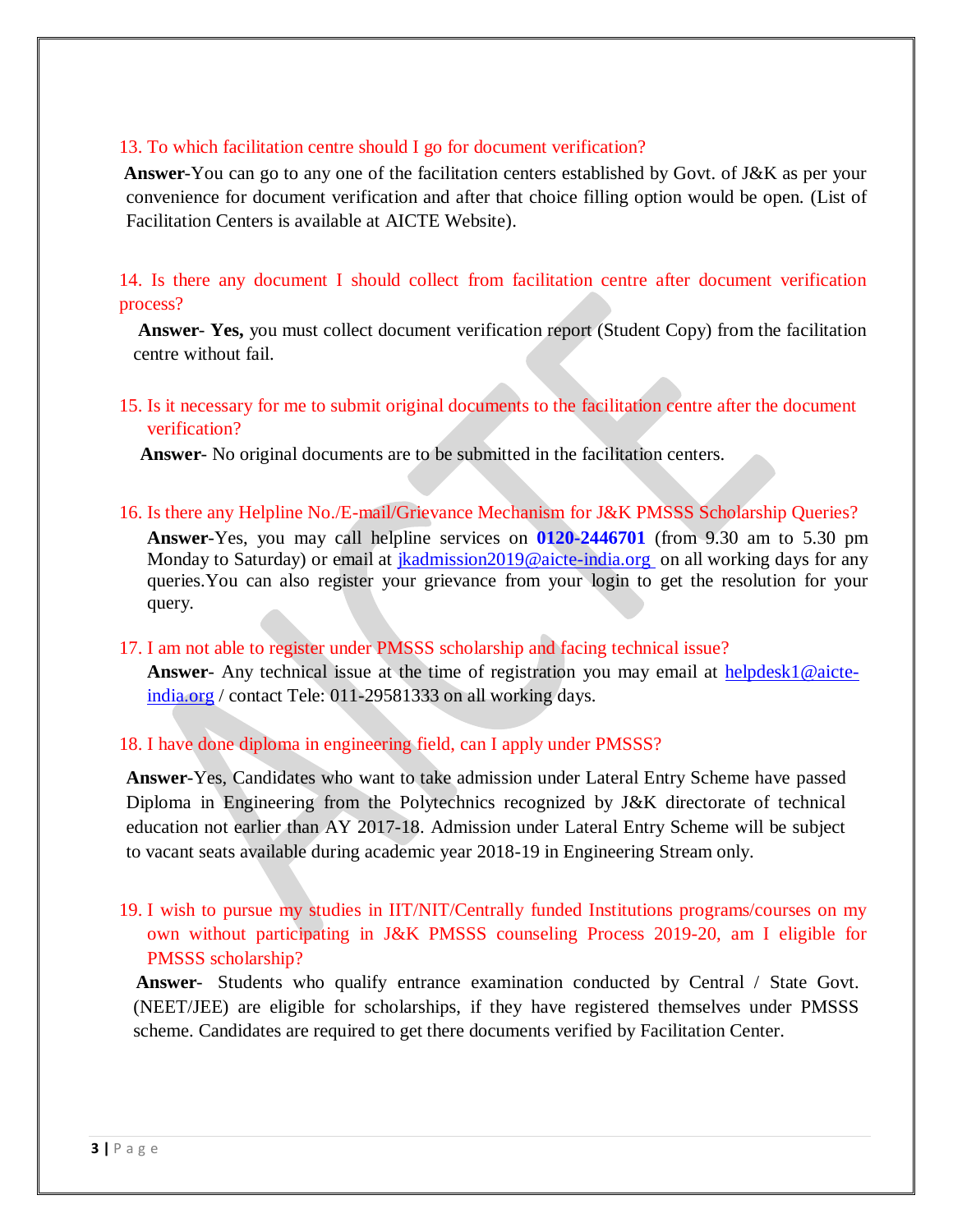- 20. I wish to pursue my studies in Architecture Course on my own without participating in J&K PMSSS counseling Process 2018-19. Am I eligible for J&K PMSSS scholarship? **Answer**- Students taking admission in Architecture course are required to qualify NATA examination, also to register themselves under PMSSS scheme. Candidates are also required to get there documents verified by Facilitation Center.
- 21. I wish to pursue my studies in MBBS/BDS/Medical etc. Course on my own without participating in J&K PMSSS counseling Process 2019-20, am I eligible for PMSSS scholarship?

**Answer**- Students taking admission in MBBS / BDS courses etc. are required to qualify NEET examination, are eligible for scholarships, if they have register themselves under PMSSS scheme. Candidates are required to get there documents verified by Facilitation Center

22. I have taken admission under Management Quota, Am I eligible for J&K PMSSS scholarship?

**Answer**- **No**, candidates taking admission under management quota or by Agents / NGO **are not eligible for PMSSS scholarship.**

### 23. What all documents do I need to carry at facilitation center for verification?

**Answer**- Original Documents to be produced at the time of Verification at Facilitation Center are as:

- $\triangleright$  Xth Standard Mark sheet
- $\triangleright$  XIIth Standard Mark sheet(if any)
- $\triangleright$  Diploma Certificate (for lateral entry only)
- **Domicile Certificate**
- $\blacktriangleright$  Aadhaar Card (if any)
- $\triangleright$  Family Income Certificate (Issued by Tehsildar or equivalent)
- Valid Caste certificate for SC/ST/SEBC for claiming the reservation as per State Govt. Policy
- $\triangleright$  Valid disability Certificate (if any)

### 24. How will I get college of my choice?

**Answer**-As per the choice filled by the candidate and based on merit list.

### 25. Who will be paying the admission fee?

**Answer**-Academic Fee to the Institution will be disbursed directly by AICTE.

### 26. What I should do after qualifying NEET examination?

**Answer**-After qualifying NEET examination, students are required to take admission in medical/dental colleges on their own and then submit NEET score card, Joining Report and Counseling Allotment letter to AICTE.